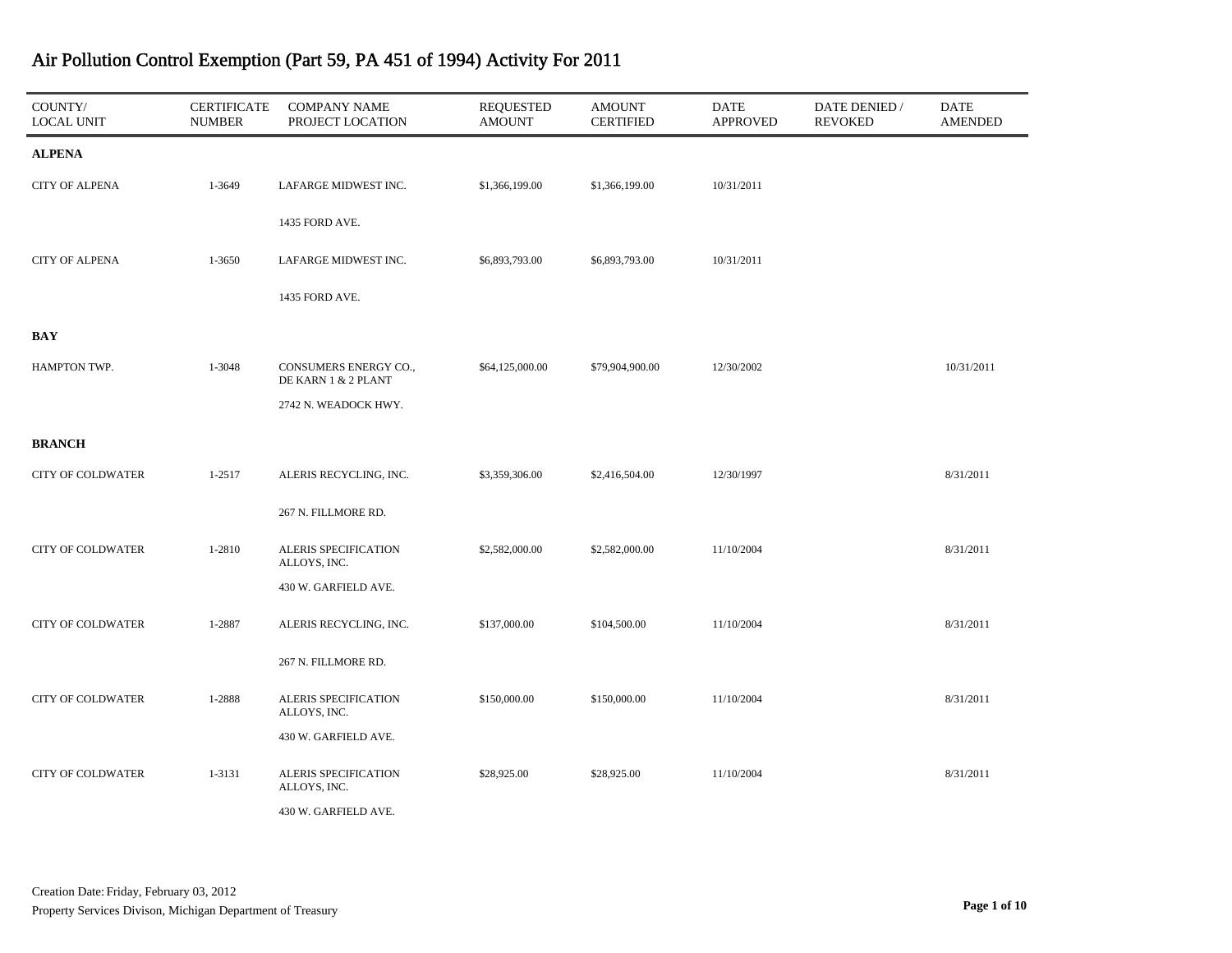| COUNTY/<br><b>LOCAL UNIT</b> | <b>CERTIFICATE</b><br><b>NUMBER</b> | <b>COMPANY NAME</b><br>PROJECT LOCATION | <b>REQUESTED</b><br><b>AMOUNT</b> | <b>AMOUNT</b><br><b>CERTIFIED</b> | <b>DATE</b><br><b>APPROVED</b> | DATE DENIED /<br><b>REVOKED</b> | <b>DATE</b><br><b>AMENDED</b> |
|------------------------------|-------------------------------------|-----------------------------------------|-----------------------------------|-----------------------------------|--------------------------------|---------------------------------|-------------------------------|
| <b>CITY OF COLDWATER</b>     | 1-3132                              | ALERIS RECYCLING, INC.                  | \$236,325.00                      | \$236,325.00                      | 11/10/2004                     |                                 | 8/31/2011                     |
|                              |                                     | 267 N. FILLMORE RD.                     |                                   |                                   |                                |                                 |                               |
| <b>CITY OF COLDWATER</b>     | 1-3226                              | ALERIS SPECIFICATION<br>ALLOYS, INC.    | \$531,985.00                      | \$531,985.00                      | 8/24/2004                      |                                 | 8/31/2011                     |
|                              |                                     | 430 W. GARFIELD AVE.                    |                                   |                                   |                                |                                 |                               |
| <b>CITY OF COLDWATER</b>     | 1-3227                              | ALERIS RECYCLING, INC.                  | \$401,413.00                      | \$401,413.00                      | 8/24/2004                      |                                 | 8/31/2011                     |
|                              |                                     | 267 N. FILLMORE RD.                     |                                   |                                   |                                |                                 |                               |
| <b>CITY OF COLDWATER</b>     | 1-3505                              | ALERIS SPECIFICATION<br>ALLOYS, INC.    | \$1,352,778.00                    | \$676,389.00                      | 9/16/2008                      |                                 | 8/31/2011                     |
|                              |                                     | 430 W. GARFIELD AVE.                    |                                   |                                   |                                |                                 |                               |
| <b>CITY OF COLDWATER</b>     | 1-3543                              | ALERIS RECYCLING, INC.                  | \$25,343.00                       | \$25,343.00                       | 12/21/2009                     |                                 | 8/31/2011                     |
|                              |                                     | 267 N. FILLMORE RD.                     |                                   |                                   |                                |                                 |                               |
| <b>CITY OF COLDWATER</b>     | 1-3578                              | ALERIS RECYCLING, INC.                  | \$143,942.34                      | \$143,942.34                      | 8/25/2009                      |                                 | 8/31/2011                     |
|                              |                                     | 267 N. FILLMORE RD.                     |                                   |                                   |                                |                                 |                               |
| <b>CITY OF COLDWATER</b>     | 1-3579                              | ALERIS SPECIFICATION<br>ALLOYS, INC.    | \$380,761.00                      | \$380,761.00                      | 12/21/2009                     |                                 | 8/31/2011                     |
|                              |                                     | 368 W. GARFIELD AVE.                    |                                   |                                   |                                |                                 |                               |
| <b>CITY OF COLDWATER</b>     | 1-3581                              | ALERIS SPECIFICATION<br>ALLOYS, INC.    | \$47,711.00                       | \$47,711.00                       | 12/21/2009                     |                                 | 8/31/2011                     |
|                              |                                     | 368 W. GARFIELD AVE.                    |                                   |                                   |                                |                                 |                               |
| <b>CITY OF COLDWATER</b>     | 1-3670                              | ALERIS SPECIFICATION<br>ALLOYS, INC.    | \$360,610.00                      | \$360,610.00                      | 12/20/2011                     |                                 |                               |
|                              |                                     | 368 W. GARFIELD AVE.                    |                                   |                                   |                                |                                 |                               |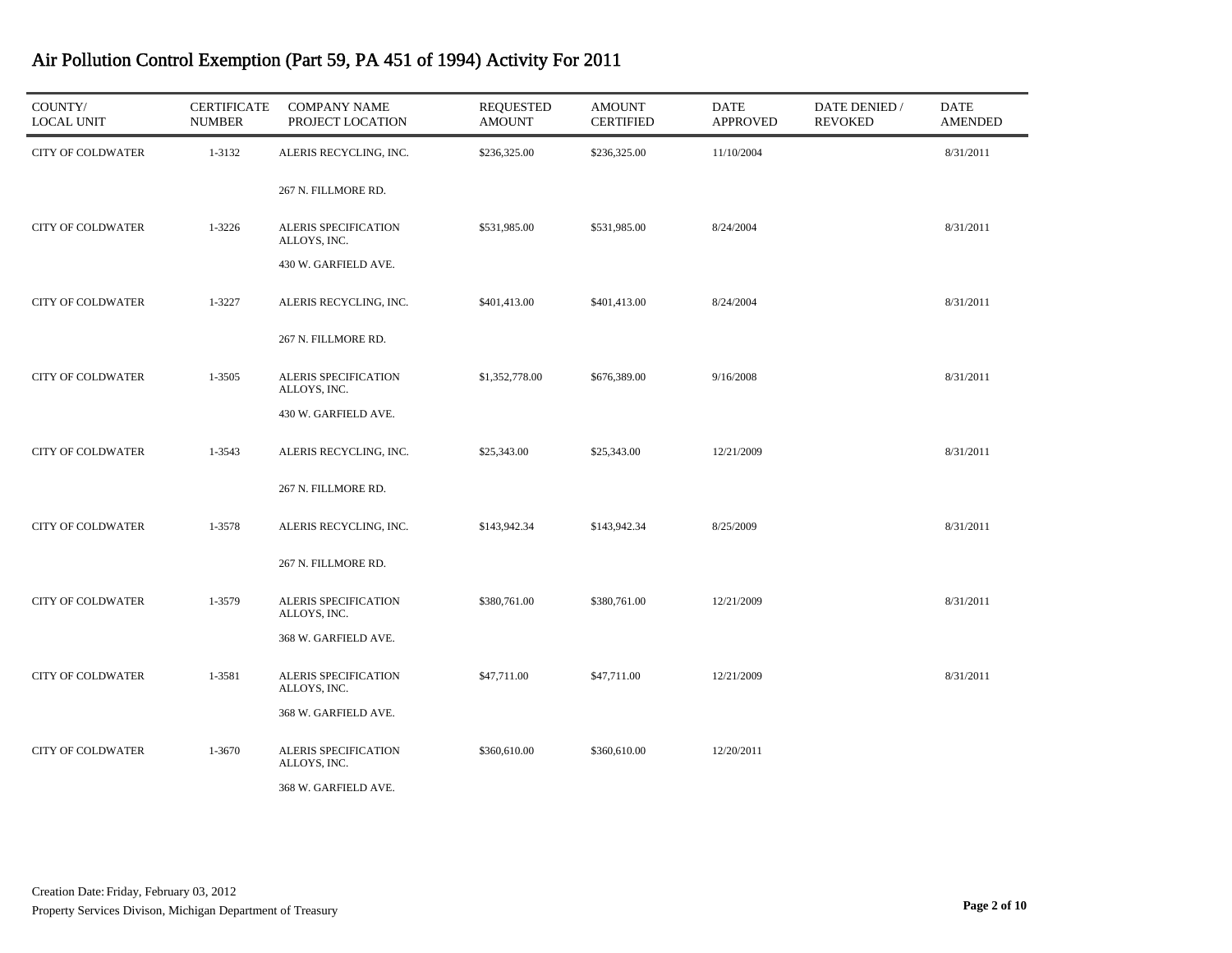| COUNTY/<br><b>LOCAL UNIT</b> | <b>CERTIFICATE</b><br><b>NUMBER</b> | <b>COMPANY NAME</b><br>PROJECT LOCATION                                        | <b>REQUESTED</b><br><b>AMOUNT</b> | <b>AMOUNT</b><br><b>CERTIFIED</b> | <b>DATE</b><br><b>APPROVED</b> | DATE DENIED /<br><b>REVOKED</b> | DATE<br><b>AMENDED</b> |
|------------------------------|-------------------------------------|--------------------------------------------------------------------------------|-----------------------------------|-----------------------------------|--------------------------------|---------------------------------|------------------------|
| <b>CITY OF COLDWATER</b>     | NA                                  | ALERIS SPECIFICATION<br>ALLOYS, INC.<br>368 W. GARFIELD AVE.                   | \$24,378.00                       | \$0.00                            |                                | 12/20/2011                      |                        |
| <b>CALHOUN</b>               |                                     |                                                                                |                                   |                                   |                                |                                 |                        |
| TWP OF ATHENS                | 1-3659                              | VECTOR PIPELINE L.P.                                                           | \$1,077,268.00                    | \$1,077,268.00                    | 10/31/2011                     |                                 |                        |
|                              |                                     | 4981 TWO MILE RD.                                                              |                                   |                                   |                                |                                 |                        |
| <b>DELTA</b>                 |                                     |                                                                                |                                   |                                   |                                |                                 |                        |
| TWP OF WELLS                 | 1-3648                              | <b>ESCANABA PAPER</b><br><b>COMPANY</b>                                        | \$421,957.00                      | \$421,957.00                      | 12/20/2011                     |                                 |                        |
|                              |                                     | 7100 COUNTY RD. 426 M.5 RD.                                                    |                                   |                                   |                                |                                 |                        |
| <b>KALAMAZOO</b>             |                                     |                                                                                |                                   |                                   |                                |                                 |                        |
| TWP OF SCHOOLCRAFT           | $1 - 2426$                          | SUMMIT POLYMERS INC.                                                           | \$353,966.00                      | \$0.00                            | 12/30/1996                     | 10/31/2011                      |                        |
|                              |                                     | 115 S. LEJA DRIVE                                                              |                                   |                                   |                                |                                 |                        |
| <b>KENT</b>                  |                                     |                                                                                |                                   |                                   |                                |                                 |                        |
| TWP OF GAINES                | 1-3646                              | SUPERIOR ASPHALT, INC                                                          | \$326,732.00                      | \$326,732.00                      | 12/20/2011                     |                                 |                        |
|                              |                                     | 6900 E. PARIS INDUSTRIAL CT.                                                   |                                   |                                   |                                |                                 |                        |
| <b>MACOMB</b>                |                                     |                                                                                |                                   |                                   |                                |                                 |                        |
| TWP OF ARMADA                | 1-3663                              | CONSUMERS ENERGY -<br><b>RAY COMPRESSOR</b><br><b>STATION</b><br>69333 OMO RD. | \$4,272,765.00                    | \$4,272,765.00                    | 10/31/2011                     |                                 |                        |
| TWP OF WASHINGTON            | 1-3657                              | VECTOR PIPELINE L.P.                                                           | \$1,058,438.00                    | \$1,058,438.00                    | 10/31/2011                     |                                 |                        |
|                              |                                     | 12708 30 MILE RD.                                                              |                                   |                                   |                                |                                 |                        |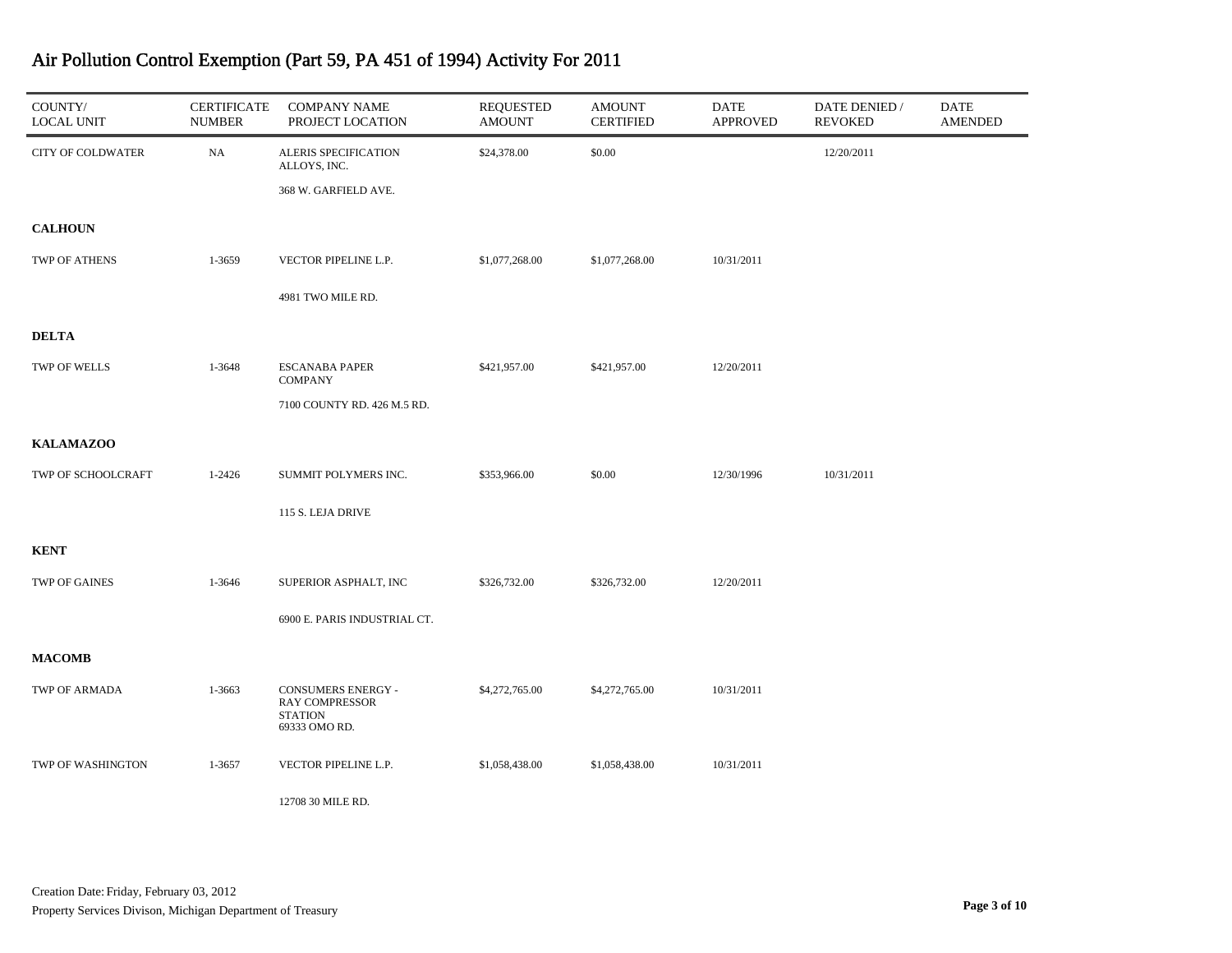| COUNTY/<br><b>LOCAL UNIT</b> | <b>CERTIFICATE</b><br><b>NUMBER</b> | <b>COMPANY NAME</b><br>PROJECT LOCATION                                             | <b>REQUESTED</b><br><b>AMOUNT</b> | <b>AMOUNT</b><br><b>CERTIFIED</b> | <b>DATE</b><br><b>APPROVED</b> | DATE DENIED /<br><b>REVOKED</b> | DATE<br><b>AMENDED</b> |
|------------------------------|-------------------------------------|-------------------------------------------------------------------------------------|-----------------------------------|-----------------------------------|--------------------------------|---------------------------------|------------------------|
| TWP OF WASHINGTON            | 1-3661                              | VECTOR PIPELINE L.P.                                                                | \$1,058,438.00                    | \$1,058,438.00                    | 10/31/2011                     |                                 |                        |
|                              |                                     | 12708 30 MILE RD.                                                                   |                                   |                                   |                                |                                 |                        |
| <b>MANISTEE</b>              |                                     |                                                                                     |                                   |                                   |                                |                                 |                        |
| TWP OF STRONACH              | 1-3655                              | MANISTEE COUNTY<br>LANDFILL - HARLAND'S<br>SANITARY LANDFILL, INC.<br>3890 CAMP RD. | \$2,113,525.00                    | \$2,113,525.00                    | 12/20/2011                     |                                 |                        |
| <b>MIDLAND</b>               |                                     |                                                                                     |                                   |                                   |                                |                                 |                        |
| <b>CITY OF MIDLAND</b>       | 1-1743                              | <b>STYRON LLC</b>                                                                   | \$280,000.00                      | \$280,000.00                      | 5/28/1991                      |                                 | 12/20/2011             |
|                              |                                     | 1053 & 1217 BUILDINGS - ORGANIC EMISSION SCRUBBERS                                  |                                   |                                   |                                |                                 |                        |
| <b>CITY OF MIDLAND</b>       | 1-1936                              | <b>STYRON LLC</b>                                                                   | \$22,744.00                       | \$22,744.00                       | 12/19/1990                     |                                 | 12/20/2011             |
|                              |                                     | 433B BUILDING - VENT COLLECTION HEADER                                              |                                   |                                   |                                |                                 |                        |
| <b>CITY OF MIDLAND</b>       | 1-2079                              | DOW CHEMICAL COMPANY                                                                | \$1,323,283.00                    | \$464,176.00                      | 12/30/1992                     |                                 | 12/20/2011             |
|                              |                                     | WEST MAIN STREET STYRENE PRESSURE SWING ABSORPTION UNITS                            |                                   |                                   |                                |                                 |                        |
| <b>CITY OF MIDLAND</b>       | 1-2079-9                            | <b>STYRON LLC</b>                                                                   | \$1,323,283.00                    | \$661,641.00                      | 12/30/1992                     |                                 | 12/20/2011             |
|                              |                                     | WEST MAIN STREET STYRENE PRESSURE SWING ABSORPTION UNITS                            |                                   |                                   |                                |                                 |                        |
| <b>CITY OF MIDLAND</b>       | 1-2209                              | <b>STYRON LLC</b>                                                                   | \$281,033.00                      | \$28,226.00                       | 12/29/1993                     |                                 | 12/20/2011             |
|                              |                                     | 1276 BUILDING - MIDLAND HIGH IMPACT POLYSTYRENE PLANT                               |                                   |                                   |                                |                                 |                        |
| <b>CITY OF MIDLAND</b>       | $1 - 2210$                          | STYRON LLC                                                                          | \$684,439.00                      | \$684,439.00                      | 12/29/1993                     |                                 | 12/20/2011             |
|                              |                                     | VIC. 1219 BUILDING - S/B LATEX VENT STREAM THERMAL OXIDIZER                         |                                   |                                   |                                |                                 |                        |
| <b>CITY OF MIDLAND</b>       | 1-2241                              | STYRON LLC                                                                          | \$81,143.00                       | \$40,572.00                       | 12/29/1993                     |                                 | 12/20/2011             |

771 BUILDING - FUGITIVE EMISSION REDUCTION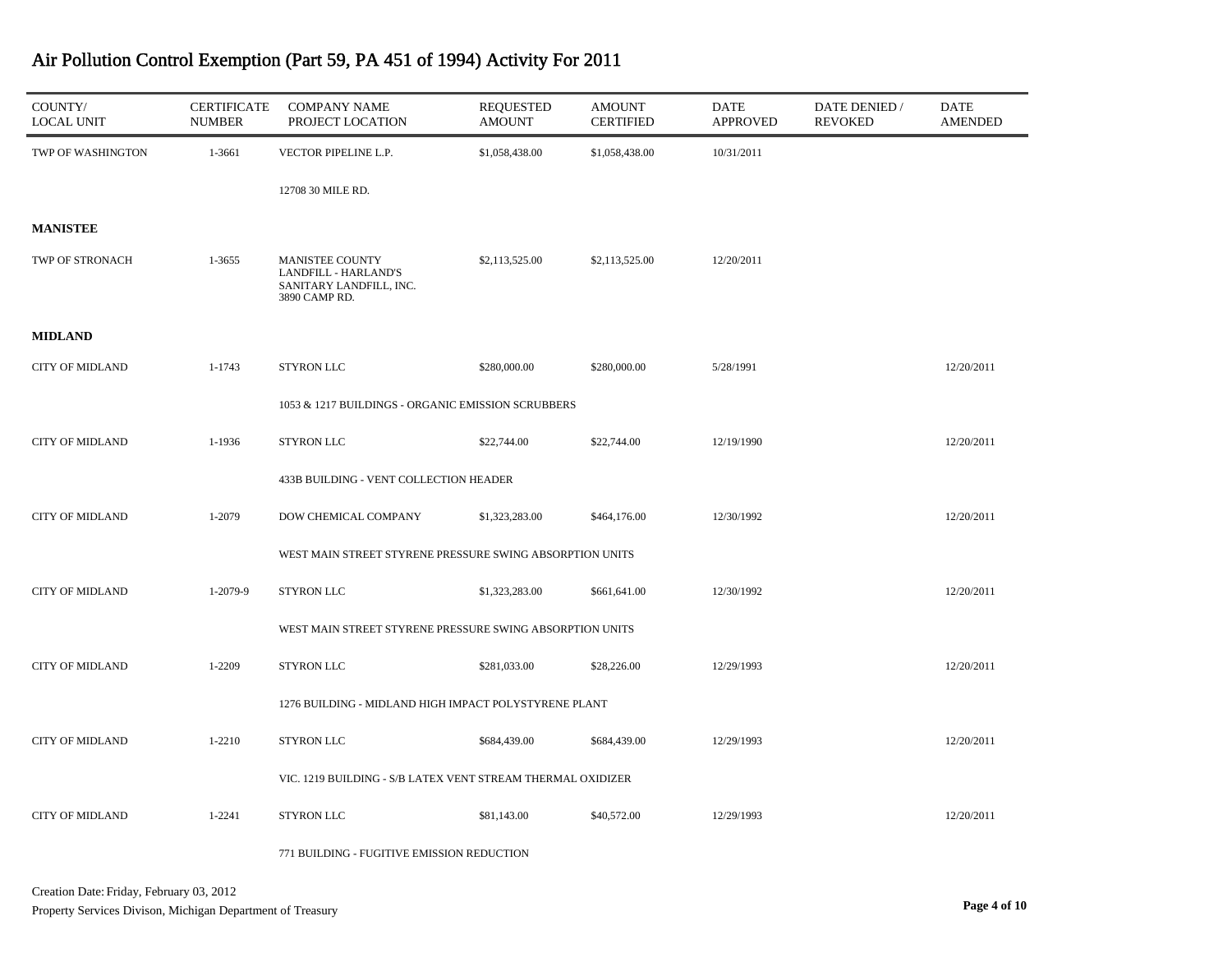| COUNTY/<br><b>LOCAL UNIT</b>  | <b>CERTIFICATE</b><br><b>NUMBER</b> | <b>COMPANY NAME</b><br>PROJECT LOCATION   | <b>REQUESTED</b><br><b>AMOUNT</b> | <b>AMOUNT</b><br><b>CERTIFIED</b> | <b>DATE</b><br><b>APPROVED</b> | DATE DENIED /<br><b>REVOKED</b> | DATE<br><b>AMENDED</b> |
|-------------------------------|-------------------------------------|-------------------------------------------|-----------------------------------|-----------------------------------|--------------------------------|---------------------------------|------------------------|
| <b>CITY OF MIDLAND</b>        | 1-2288                              | STYRON LLC                                | \$160,000.00                      | \$160,000.00                      | 12/6/1994                      |                                 | 12/20/2011             |
|                               |                                     | 1295 BUILDING - ABS PROCESS VENT BURNER   |                                   |                                   |                                |                                 |                        |
| <b>CITY OF MIDLAND</b>        | 1-2290                              | STYRON LLC                                | \$13,273.00                       | \$13,273.00                       | 12/6/1994                      |                                 | 12/20/2011             |
|                               |                                     | 1217 BUILDING - V-463 TANK VENT REVISIONS |                                   |                                   |                                |                                 |                        |
| <b>CITY OF MIDLAND</b>        | 1-3176                              | <b>STYRON LLC</b>                         | \$1,000,000.00                    | \$782,431.00                      | 11/30/2004                     |                                 | 12/20/2011             |
|                               |                                     | 1604 BUILDING - R & D LABORATORY          |                                   |                                   |                                |                                 |                        |
| <b>MONROE</b>                 |                                     |                                           |                                   |                                   |                                |                                 |                        |
| <b>CITY OF MONROE</b>         | 1-0332                              | DETROIT EDISON COMPANY                    | \$13,898,643.00                   | \$17,088,212.00                   | 12/30/1998                     |                                 | 10/31/2011             |
|                               |                                     | 3500 EAST FRONT ST.                       |                                   |                                   |                                |                                 |                        |
| <b>CITY OF MONROE</b>         | 1-2881                              | DETROIT EDISON COMPANY                    | \$94,956,500.00                   | \$218,739,773.00                  | 12/28/2000                     |                                 | 10/31/2011             |
|                               |                                     | 3500 E. FRONT ST.                         |                                   |                                   |                                |                                 |                        |
| <b>CITY OF MONROE</b>         | 1-2920                              | DETROIT EDISON COMPANY                    | \$241,195,000.00                  | \$511,386,156.00                  | 10/16/2001                     |                                 | 10/31/2011             |
|                               |                                     | 3500 E. FRONT ST.                         |                                   |                                   |                                |                                 |                        |
| TWP OF FRENCHTOWN             | 1-0333                              | DETROIT EDISON COMPANY                    | \$10,934,925.00                   | \$13,587,907.00                   | 12/23/1970                     |                                 | 10/31/2011             |
|                               |                                     | 3500 EAST FRONT ST.                       |                                   |                                   |                                |                                 |                        |
| TWP OF FRENCHTOWN             | 1-3546                              | DETROIT EDISON COMPANY                    | \$55,253,000.00                   | \$16,378,875.00                   | 12/21/2009                     |                                 | 12/20/2011             |
|                               |                                     | 6400 N. DIXIE HWY.                        |                                   |                                   |                                |                                 |                        |
| <b>MUSKEGON</b>               |                                     |                                           |                                   |                                   |                                |                                 |                        |
| <b>CITY OF ROOSEVELT PARK</b> | 1-3664                              | <b>CWC DIVISION OF</b><br>TEXTRON, INC.   | \$531,000.00                      | \$531,000.00                      | 12/20/2011                     |                                 |                        |
|                               |                                     | 1085 W. SHERMAN BLVD.                     |                                   |                                   |                                |                                 |                        |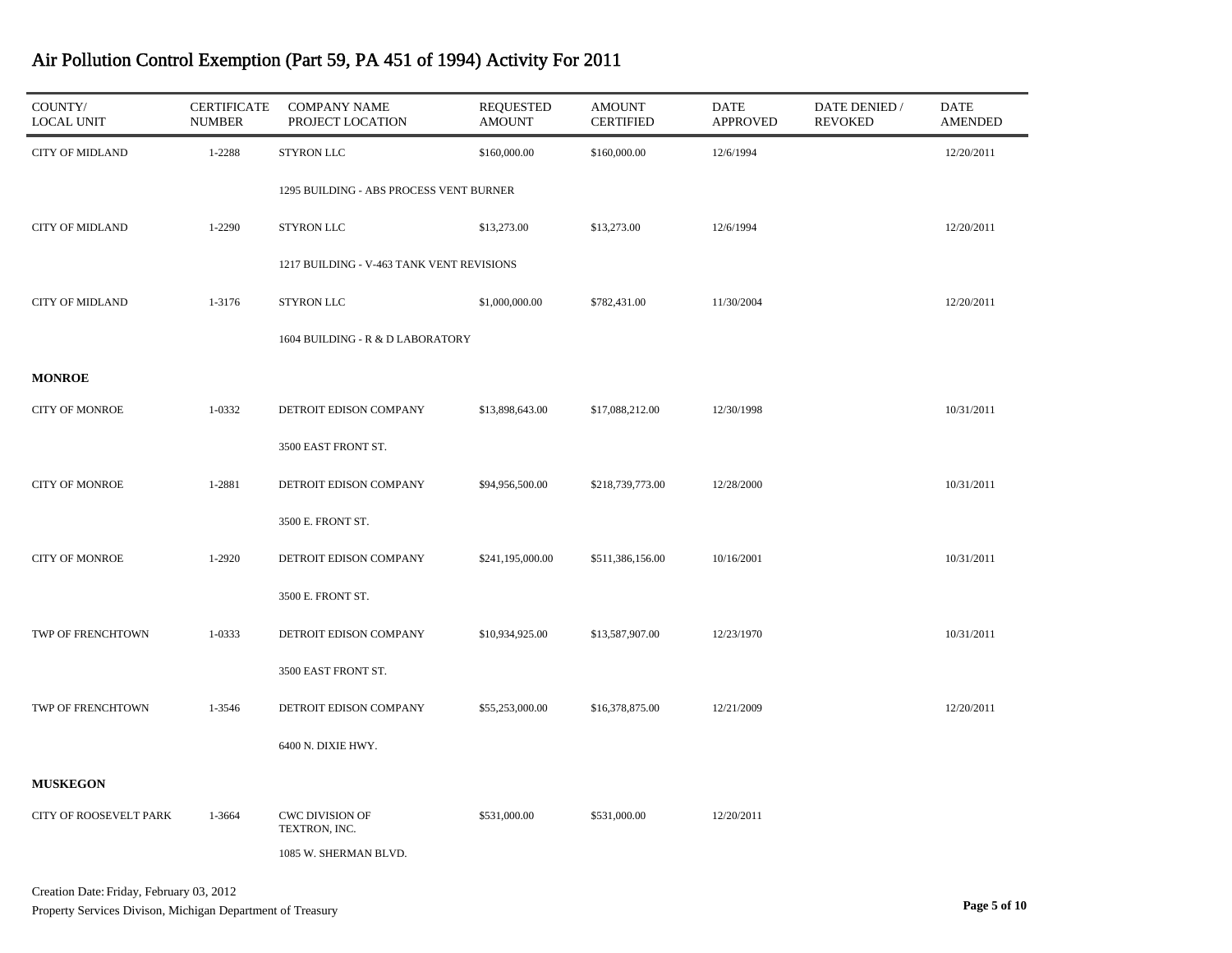| COUNTY/<br><b>LOCAL UNIT</b> | <b>CERTIFICATE</b><br><b>NUMBER</b> | <b>COMPANY NAME</b><br>PROJECT LOCATION                                             | <b>REQUESTED</b><br><b>AMOUNT</b> | <b>AMOUNT</b><br><b>CERTIFIED</b> | DATE<br><b>APPROVED</b> | DATE DENIED /<br><b>REVOKED</b> | <b>DATE</b><br><b>AMENDED</b> |
|------------------------------|-------------------------------------|-------------------------------------------------------------------------------------|-----------------------------------|-----------------------------------|-------------------------|---------------------------------|-------------------------------|
| TWP OF MUSKEGON              | 1-3647                              | L-3 COMMUNICATIONS<br><b>COMBAT PROPULSION</b><br><b>SYSTEMS</b><br>76 S. GETTY ST. | \$1,715,700.00                    | \$1,715,700.00                    | 10/31/2011              |                                 |                               |
| <b>OAKLAND</b>               |                                     |                                                                                     |                                   |                                   |                         |                                 |                               |
| TWP OF HIGHLAND              | 1-3658                              | VECTOR PIPELINE L.P.                                                                | \$319,834.00                      | \$319,834.00                      | 10/31/2011              |                                 |                               |
|                              |                                     | 2282 S. DUCK LAKE RD.                                                               |                                   |                                   |                         |                                 |                               |
| TWP OF HIGHLAND              | 1-3660                              | VECTOR PIPELINE L.P.                                                                | \$390,373.00                      | \$390,373.00                      | 10/31/2011              |                                 |                               |
|                              |                                     | 2282 S. DUCK LAKE RD.                                                               |                                   |                                   |                         |                                 |                               |
| <b>SAGINAW</b>               |                                     |                                                                                     |                                   |                                   |                         |                                 |                               |
| <b>BUENA VISTA TWP.</b>      | 1-3130                              | ALERIS SPECIFICATION<br>ALLOYS, INC.                                                | \$35,111.00                       | \$35,111.00                       | 12/15/2003              |                                 | 8/31/2011                     |
|                              |                                     | 2600 NODULAR DR.                                                                    |                                   |                                   |                         |                                 |                               |
| TWP OF BUENA VISTA           | 1-2889                              | ALERIS SPECIFICATION<br>ALLOYS, INC.                                                | \$2,349,889.00                    | \$1,800,736.00                    | 12/28/2000              |                                 | 8/31/2011                     |
|                              |                                     | 2600 NODULAR DR.                                                                    |                                   |                                   |                         |                                 |                               |
| TWP OF BUENA VISTA           | 1-3540                              | ALERIS SPECIFICATION<br>ALLOYS, INC.                                                | \$34,509.00                       | \$34,509.00                       | 12/21/2009              |                                 | 8/31/2011                     |
|                              |                                     | 2600 NODULAR DR.                                                                    |                                   |                                   |                         |                                 |                               |
| TWP OF BUENA VISTA           | 1-3542                              | ALERIS SPECIFICATION<br>ALLOYS, INC.                                                | \$25,710.00                       | \$25,710.00                       | 12/21/2009              |                                 | 8/31/2011                     |
|                              |                                     | 2600 NODULAR DR.                                                                    |                                   |                                   |                         |                                 |                               |
| TWP OF BUENA VISTA           | NA                                  | ALERIS SPECIFICATION<br>ALLOYS, INC.                                                | \$8,434.00                        | \$0.00                            |                         | 12/20/2011                      |                               |
|                              |                                     | 2600 NODULAR DR.                                                                    |                                   |                                   |                         |                                 |                               |

**ST CLAIR**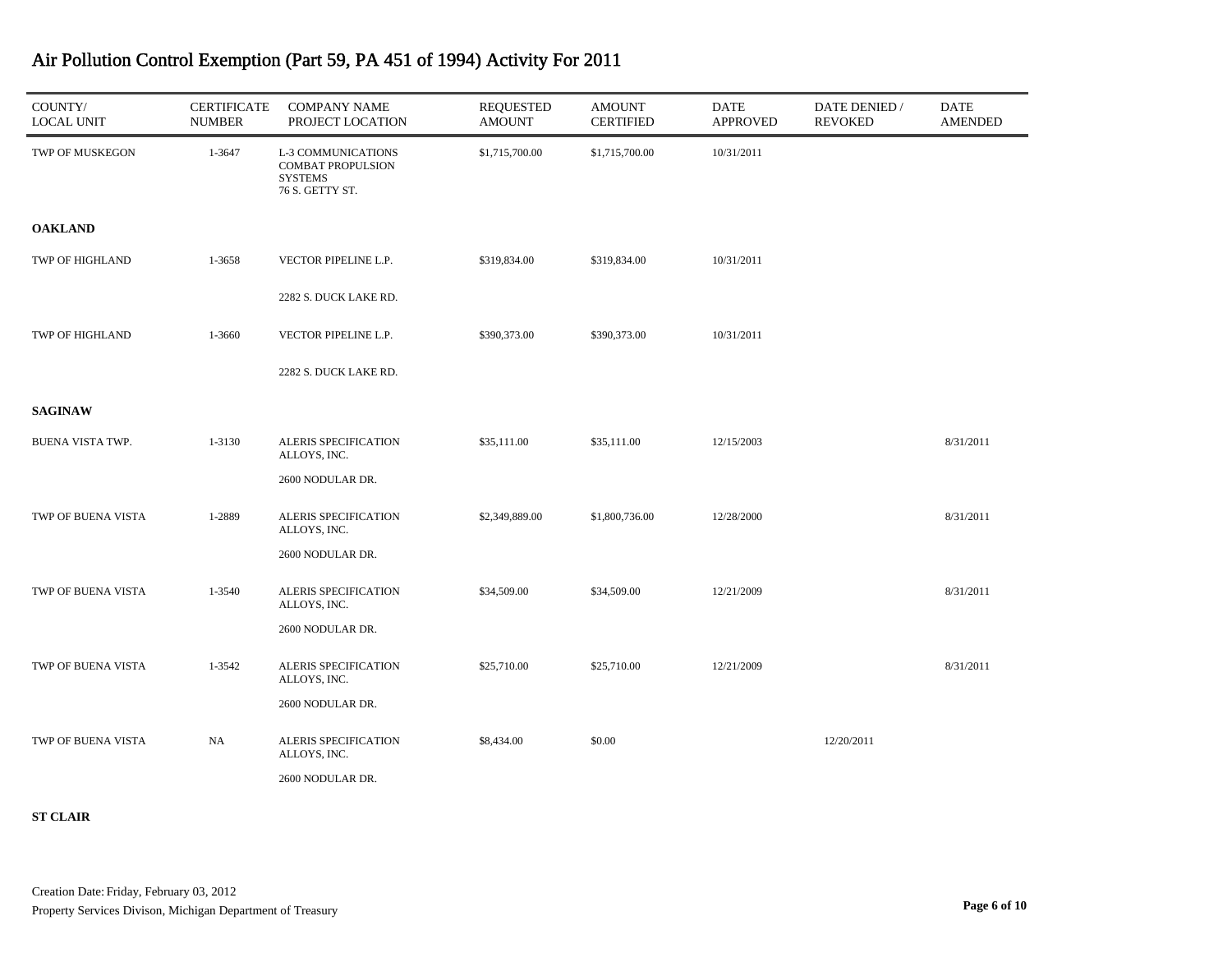| COUNTY/<br><b>LOCAL UNIT</b> | <b>CERTIFICATE</b><br><b>NUMBER</b> | <b>COMPANY NAME</b><br>PROJECT LOCATION | <b>REQUESTED</b><br><b>AMOUNT</b> | <b>AMOUNT</b><br><b>CERTIFIED</b> | DATE<br><b>APPROVED</b> | DATE DENIED /<br><b>REVOKED</b> | <b>DATE</b><br><b>AMENDED</b> |
|------------------------------|-------------------------------------|-----------------------------------------|-----------------------------------|-----------------------------------|-------------------------|---------------------------------|-------------------------------|
| TWP OF CHINA                 | $1 - 1602$                          | DETROIT EDISON COMPANY                  | \$6,938,513.00                    | \$9,094,433.00                    | 11/21/1989              |                                 | 10/31/2011                    |
|                              |                                     | 4505 KING ROAD                          |                                   |                                   |                         |                                 |                               |
| TWP OF EAST CHINA            | 1-0862                              | DETROIT EDISON COMPANY                  | \$11,327,495.00                   | \$11,809,652.00                   | 12/19/1990              |                                 | 10/31/2011                    |
|                              |                                     | 4901 POINTE DR.                         |                                   |                                   |                         |                                 |                               |
| TWP OF EAST CHINA            | 1-1119                              | DETROIT EDISON COMPANY                  | \$14,961,514.00                   | \$16,124,149.00                   | 11/16/1993              |                                 | 10/31/2011                    |
|                              |                                     | 4901 POINTE DR.                         |                                   |                                   |                         |                                 |                               |
| <b>ST. CLAIR</b>             |                                     |                                         |                                   |                                   |                         |                                 |                               |
| TWP OF CHINA                 | 1-1195                              | DETROIT EDISON COMPANY                  | \$44,864,820.00                   | \$45,916,986.00                   | 12/20/1993              |                                 | 10/31/2011                    |
|                              |                                     | 4505 KING RD.                           |                                   |                                   |                         |                                 |                               |
| TWP OF CHINA                 | 1-3010                              | DETROIT EDISON COMPANY                  | \$19,019,000.00                   | \$21,259,000.00                   | 12/10/2002              |                                 | 10/31/2011                    |
|                              |                                     | 4505 KING ROAD                          |                                   |                                   |                         |                                 |                               |
| TWP OF CHINA                 | 1-3662                              | DETROIT EDISON COMPANY                  | \$459,200.00                      | \$459,200.00                      | 10/31/2011              |                                 |                               |
|                              |                                     | 4505 KING RD.                           |                                   |                                   |                         |                                 |                               |
| TWP OF EAST CHINA            | 1-3653                              | DETROIT EDISON COMPANY                  | \$353,419.00                      | \$353,419.00                      | 10/31/2011              |                                 |                               |
|                              |                                     | 4901 POINTE DR.                         |                                   |                                   |                         |                                 |                               |
| TWP OF KIMBALL               | 1-3666                              | <b>BLUE WATER</b><br>RENEWABLES, LLC    | \$2,399,243.00                    | \$2,399,243.00                    | 10/31/2011              |                                 |                               |
|                              |                                     | 6779 SMITHS CREEK RD.                   |                                   |                                   |                         |                                 |                               |
| <b>ST.CLAIR</b>              |                                     |                                         |                                   |                                   |                         |                                 |                               |
| EAST CHINA TWP.              | 1-0001                              | DETROIT EDISON COMPANY                  | \$12,224,735.00                   | \$17,144,675.00                   | 12/30/1998              |                                 | 10/31/2011                    |
|                              |                                     | 4901 POINTE DR.                         |                                   |                                   |                         |                                 |                               |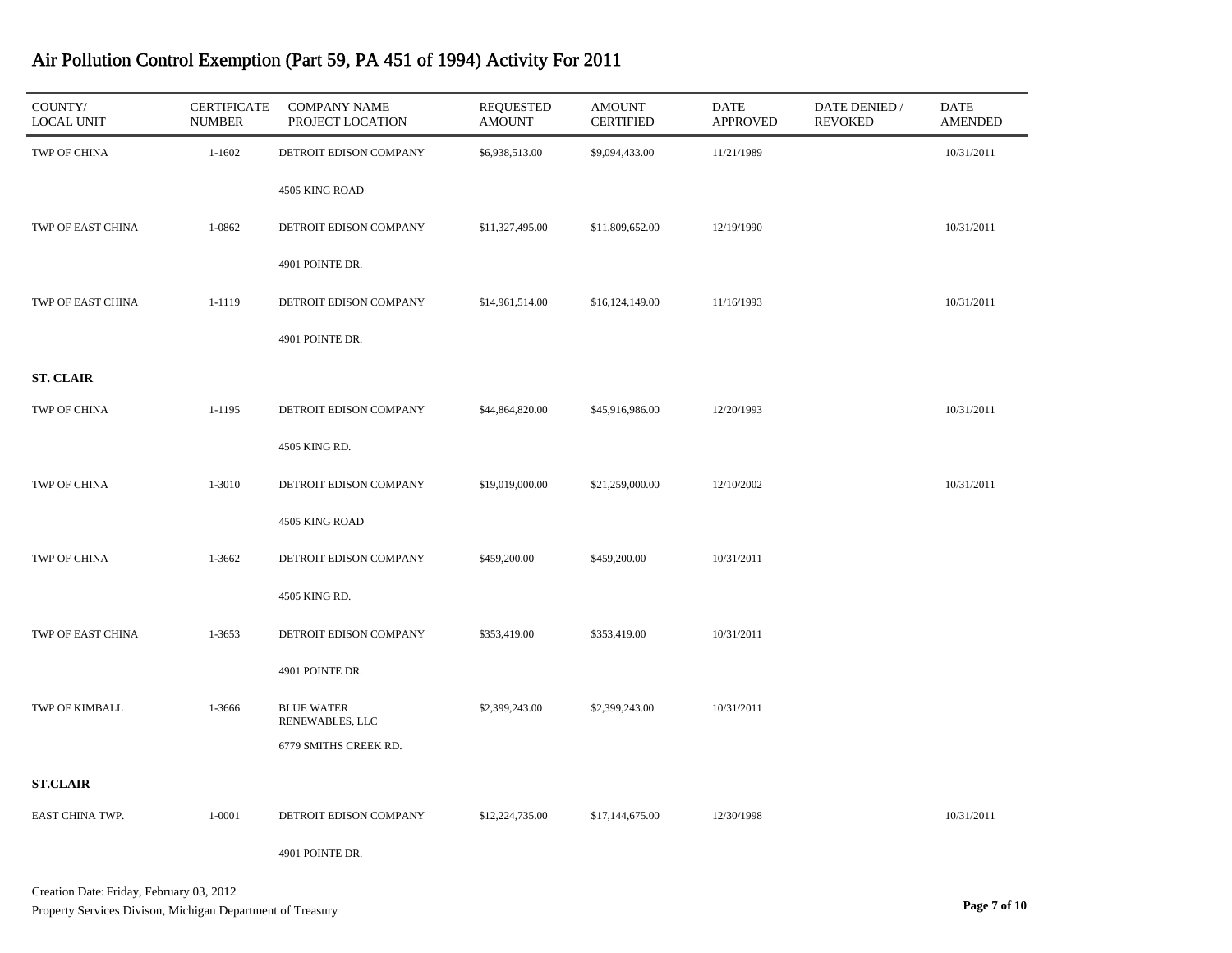| COUNTY/<br><b>LOCAL UNIT</b> | <b>CERTIFICATE</b><br><b>NUMBER</b> | <b>COMPANY NAME</b><br>PROJECT LOCATION | <b>REQUESTED</b><br><b>AMOUNT</b> | <b>AMOUNT</b><br><b>CERTIFIED</b> | <b>DATE</b><br><b>APPROVED</b> | DATE DENIED /<br><b>REVOKED</b> | <b>DATE</b><br><b>AMENDED</b> |
|------------------------------|-------------------------------------|-----------------------------------------|-----------------------------------|-----------------------------------|--------------------------------|---------------------------------|-------------------------------|
| TWP OF CHINA                 | 1-1184                              | DETROIT EDISON COMPANY                  | \$142,033,772.00                  | \$142,816,475.00                  | 12/30/1998                     |                                 | 10/31/2011                    |
|                              |                                     | 4505 KING RD.                           |                                   |                                   |                                |                                 |                               |
| <b>WAYNE</b>                 |                                     |                                         |                                   |                                   |                                |                                 |                               |
| <b>CITY OF DEARBORN</b>      | 1-3665                              | FORD MOTOR COMPANY                      | \$2,475,921.00                    | \$2,475,921.00                    | 10/31/2011                     |                                 |                               |
|                              |                                     | 3001 MILLER RD.                         |                                   |                                   |                                |                                 |                               |
| <b>CITY OF DEARBORN</b>      | 1-3667                              | SEVERSTAL DEARBORN,<br><b>LLC</b>       | \$10,301,465.00                   | \$10,301,465.00                   | 12/20/2011                     |                                 |                               |
|                              |                                     | 4001 MILLER RD.                         |                                   |                                   |                                |                                 |                               |
| <b>CITY OF DEARBORN</b>      | 1-3668                              | SEVERSTAL DEARBORN,<br><b>LLC</b>       | \$790,000.00                      | \$790,000.00                      | 12/20/2011                     |                                 |                               |
|                              |                                     | 4001 MILLER RD.                         |                                   |                                   |                                |                                 |                               |
| <b>CITY OF RIVER ROUGE</b>   | $1 - 1073$                          | <b>EES COKE BATTERY</b><br>COMPANY, LLC | \$2,388,580.00                    | \$658,632.00                      | 12/29/1981                     |                                 | 4/21/2011                     |
|                              |                                     | <b>ZUG ISLAND</b>                       |                                   |                                   |                                |                                 |                               |
| <b>CITY OF RIVER ROUGE</b>   | $1 - 1169$                          | <b>EES COKE BATTERY</b><br>COMPANY, LLC | \$3,190,000.00                    | \$3,190,000.00                    | 3/18/1981                      |                                 | 4/21/2011                     |
|                              |                                     | <b>ZUG ISLAND</b>                       |                                   |                                   |                                |                                 |                               |
| <b>CITY OF RIVER ROUGE</b>   | $1 - 1250$                          | <b>EES COKE BATTERY</b><br>COMPANY, LLC | \$295,511.00                      | \$295,511.00                      | 12/29/1981                     |                                 | 4/21/2011                     |
|                              |                                     | <b>ZUG ISLAND</b>                       |                                   |                                   |                                |                                 |                               |
| <b>CITY OF RIVER ROUGE</b>   | $1 - 1252$                          | <b>EES COKE BATTERY</b><br>COMPANY, LLC | \$1,545,000.00                    | \$1,409,200.00                    | 12/29/1981                     |                                 | 4/21/2011                     |
|                              |                                     | <b>ZUG ISLAND</b>                       |                                   |                                   |                                |                                 |                               |
| <b>CITY OF RIVER ROUGE</b>   | $1 - 1423$                          | <b>EES COKE BATTERY</b><br>COMPANY, LLC | \$2,570,175.00                    | \$2,570,175.00                    | 2/10/1984                      |                                 | 4/21/2011                     |
|                              |                                     | <b>ZUG ISLAND</b>                       |                                   |                                   |                                |                                 |                               |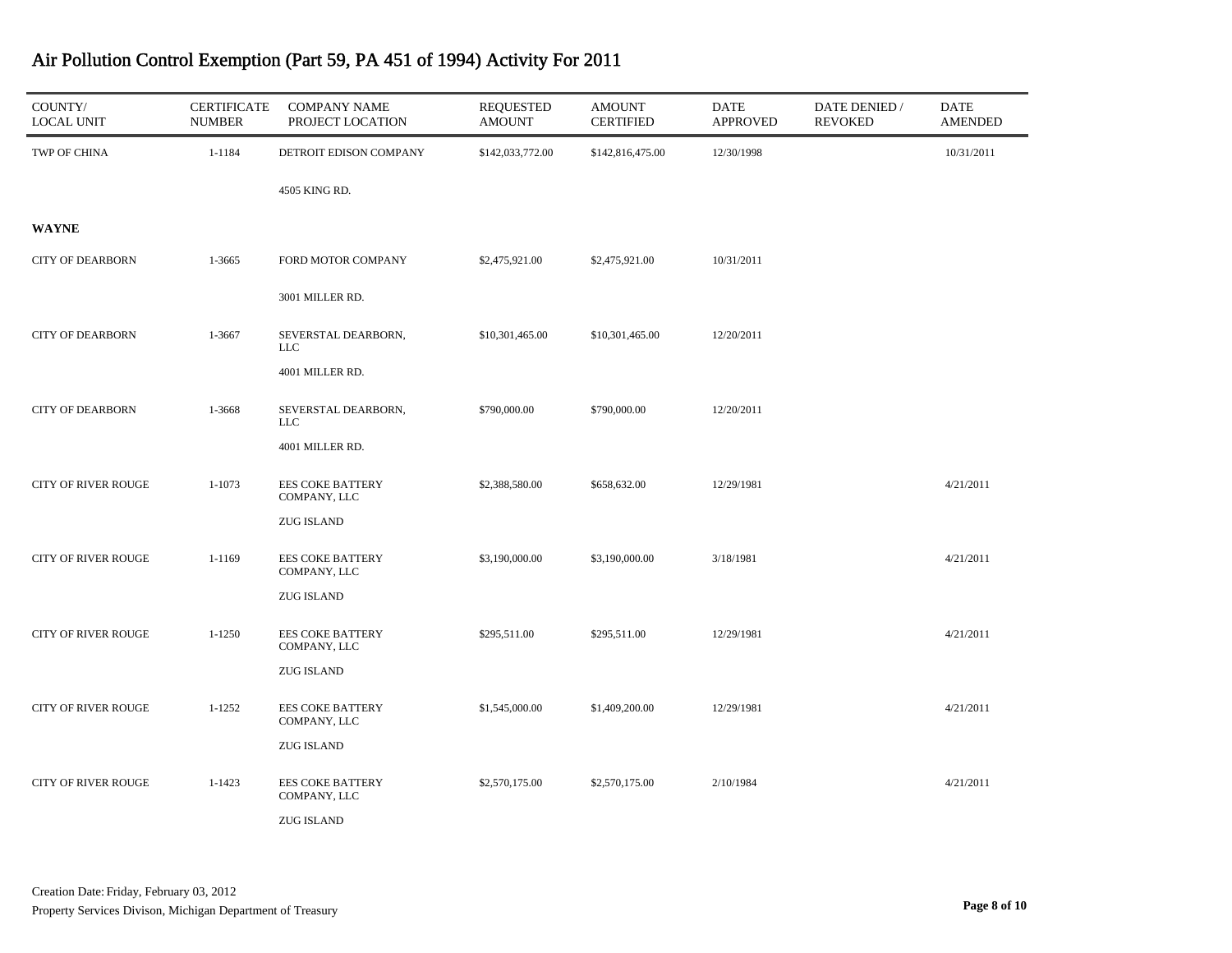| COUNTY/<br><b>LOCAL UNIT</b> | <b>CERTIFICATE</b><br><b>NUMBER</b> | <b>COMPANY NAME</b><br>PROJECT LOCATION | <b>REQUESTED</b><br><b>AMOUNT</b> | <b>AMOUNT</b><br><b>CERTIFIED</b> | DATE<br><b>APPROVED</b> | DATE DENIED /<br><b>REVOKED</b> | DATE<br><b>AMENDED</b> |
|------------------------------|-------------------------------------|-----------------------------------------|-----------------------------------|-----------------------------------|-------------------------|---------------------------------|------------------------|
| <b>CITY OF RIVER ROUGE</b>   | $1 - 1424$                          | <b>EES COKE BATTERY</b><br>COMPANY, LLC | \$1,170,000.00                    | \$1,170,000.00                    | 3/23/1983               |                                 | 4/21/2011              |
|                              |                                     | <b>ZUG ISLAND</b>                       |                                   |                                   |                         |                                 |                        |
| <b>CITY OF RIVER ROUGE</b>   | $1 - 1426$                          | <b>EES COKE BATTERY</b><br>COMPANY, LLC | \$1,635,000.00                    | \$1,463,365.00                    | 3/23/1983               |                                 | 4/21/2011              |
|                              |                                     | <b>ZUG ISLAND</b>                       |                                   |                                   |                         |                                 |                        |
| <b>CITY OF RIVER ROUGE</b>   | $1 - 1427$                          | <b>EES COKE BATTERY</b><br>COMPANY, LLC | \$78,000.00                       | \$78,000.00                       | 12/29/1982              |                                 | 4/21/2011              |
|                              |                                     | <b>ZUG ISLAND</b>                       |                                   |                                   |                         |                                 |                        |
| <b>CITY OF RIVER ROUGE</b>   | $1 - 1428$                          | <b>EES COKE BATTERY</b><br>COMPANY, LLC | \$91,978.00                       | \$91,978.00                       | 12/29/1982              |                                 | 4/21/2011              |
|                              |                                     | <b>ZUG ISLAND</b>                       |                                   |                                   |                         |                                 |                        |
| <b>CITY OF RIVER ROUGE</b>   | 1-3493                              | PCI ENTERPRISES<br><b>COMPANY</b>       | \$41,600,000.00                   | \$6,914,552.00                    | 10/13/2009              | 12/22/2008                      | 12/20/2011             |
|                              |                                     | <b>1 BELANGER PARK DR</b>               |                                   |                                   |                         |                                 |                        |
| <b>CITY OF RIVER ROUGE</b>   | 1-3644                              | <b>EES COKE BATTERY</b><br>COMPANY, LLC | \$529,791.00                      | \$529,791.00                      | 12/20/2011              |                                 |                        |
|                              |                                     | 1400 ZUG ISLAND                         |                                   |                                   |                         |                                 |                        |
| <b>CITY OF RIVER ROUGE</b>   | $1 - 3651$                          | DETROIT EDISON COMPANY                  | \$114,826.00                      | \$114,826.00                      | 12/20/2011              |                                 |                        |
|                              |                                     | 1 BELANGER PARK DR.                     |                                   |                                   |                         |                                 |                        |
| <b>CITY OF RIVER ROUGE</b>   | $1 - 3652$                          | <b>EES COKE BATTERY</b><br>COMPANY, LLC | \$7,671,909.00                    | \$7,671,909.00                    | 12/20/2011              |                                 |                        |
|                              |                                     | 1400 ZUG ISLAND                         |                                   |                                   |                         |                                 |                        |
| <b>CITY OF ROMULUS</b>       | 1-2874                              | EQ RESOURCE RECOVERY,<br>INC.           | \$1,295,000.00                    | \$1,776,309.00                    | 12/22/2005              |                                 | 8/31/2011              |
|                              |                                     | <b>36345 VAN BORN</b>                   |                                   |                                   |                         |                                 |                        |